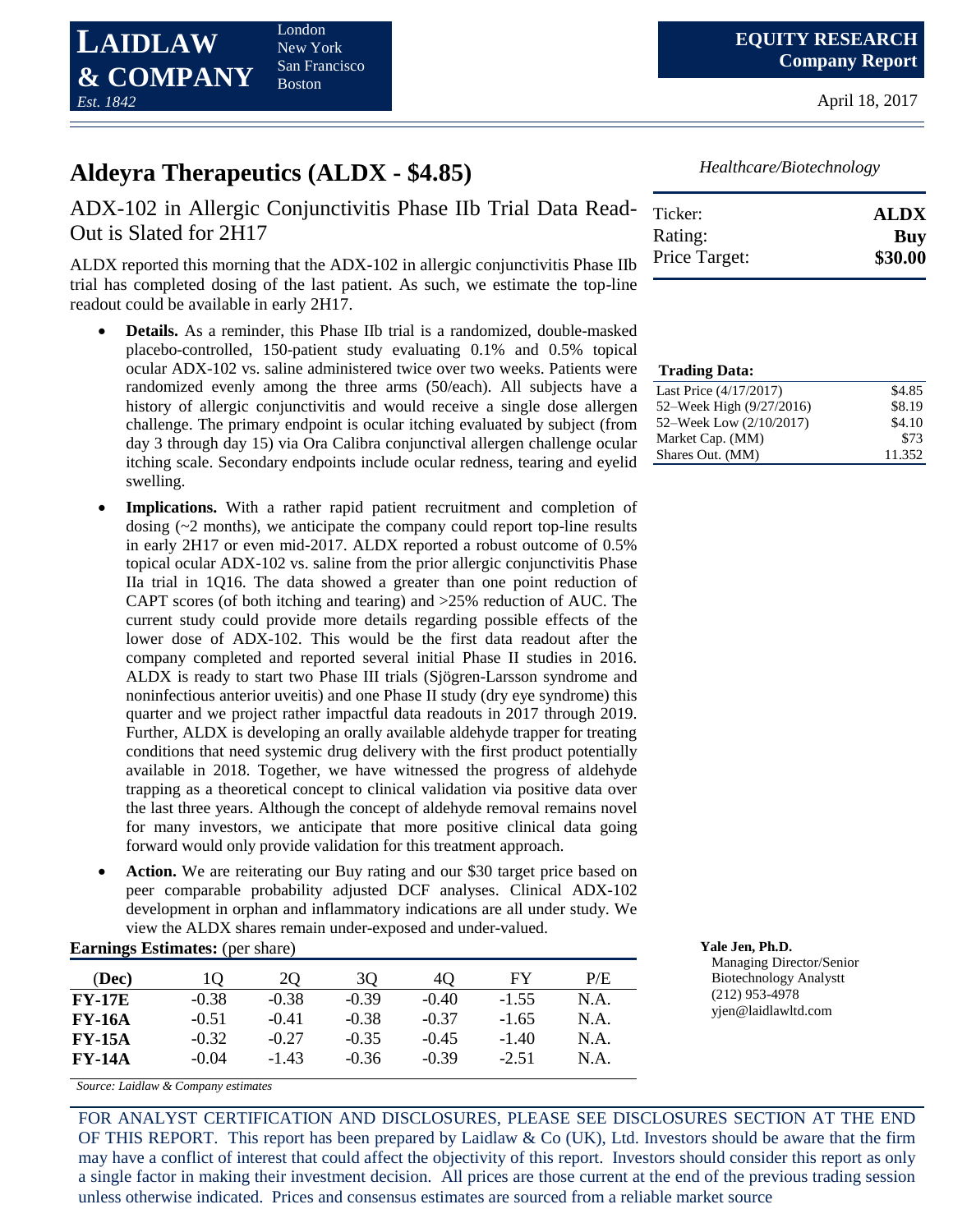# Anticipated milestones in 2017 and beyond

| <b>Product</b>                 | <b>Indication</b>                               | Event                                                        | <b>Timing</b> | <b>Importance</b> |
|--------------------------------|-------------------------------------------------|--------------------------------------------------------------|---------------|-------------------|
| ADX-102 cream                  | Sjögren-Larsson Syndrome (SLS)                  | Start Phase III study                                        | 2H17          | ***               |
|                                |                                                 | Potentially Phase III study results                          | 2019          | ****              |
|                                |                                                 | Potentially start Phase III trial                            | 2Q17          | $***$             |
|                                | Noninfectious anterior uveitis                  | Potentially report Phase III study top-line results          | 4Q18          | ****              |
|                                |                                                 | Potentially start 2nd Phase III trial                        | 2019          | ***               |
| ADX-102 eyedrop                |                                                 | Potentially start Phase IIb dose-optimizing trial            | 2Q17          | ***               |
|                                | Allergic conjunctivitis                         | Potentially report Phase IIb study top-line results          | 2H17          | ****              |
|                                |                                                 | Potentially start Phase II dose-optimizing trial             | 2Q17          | ***               |
|                                | Dry eye syndrome                                | Potentially report Phase II dose-optimizing trial<br>results | 2H17          | ****              |
| Oral ADX-102 or<br>new trapper |                                                 | Potentially to start safety Phase I study                    | 1Q18          | ***               |
|                                | Succinic Semi-aldehyde                          | Potentially to start Phase IIa study                         | 2H18          | ***               |
|                                | Dehydrogenase (SSADH)                           | Potentially to report Phase IIa study results                | 2019          | ****              |
|                                | Sjögren-Larsson Syndrome (SLS)<br>CNS disorders | Potentially to start Phase I study                           | 2H18          | ***               |
| New aldehyde<br>trapper        |                                                 | Provide more updates                                         | 1H17          | ***               |

*\*\*\*\* / \*\*\*\*\* Major catalyst event that could impact share price very significantly while \*\*\* event is more informative* 

*Source: Laidlaw & Company and company presentation*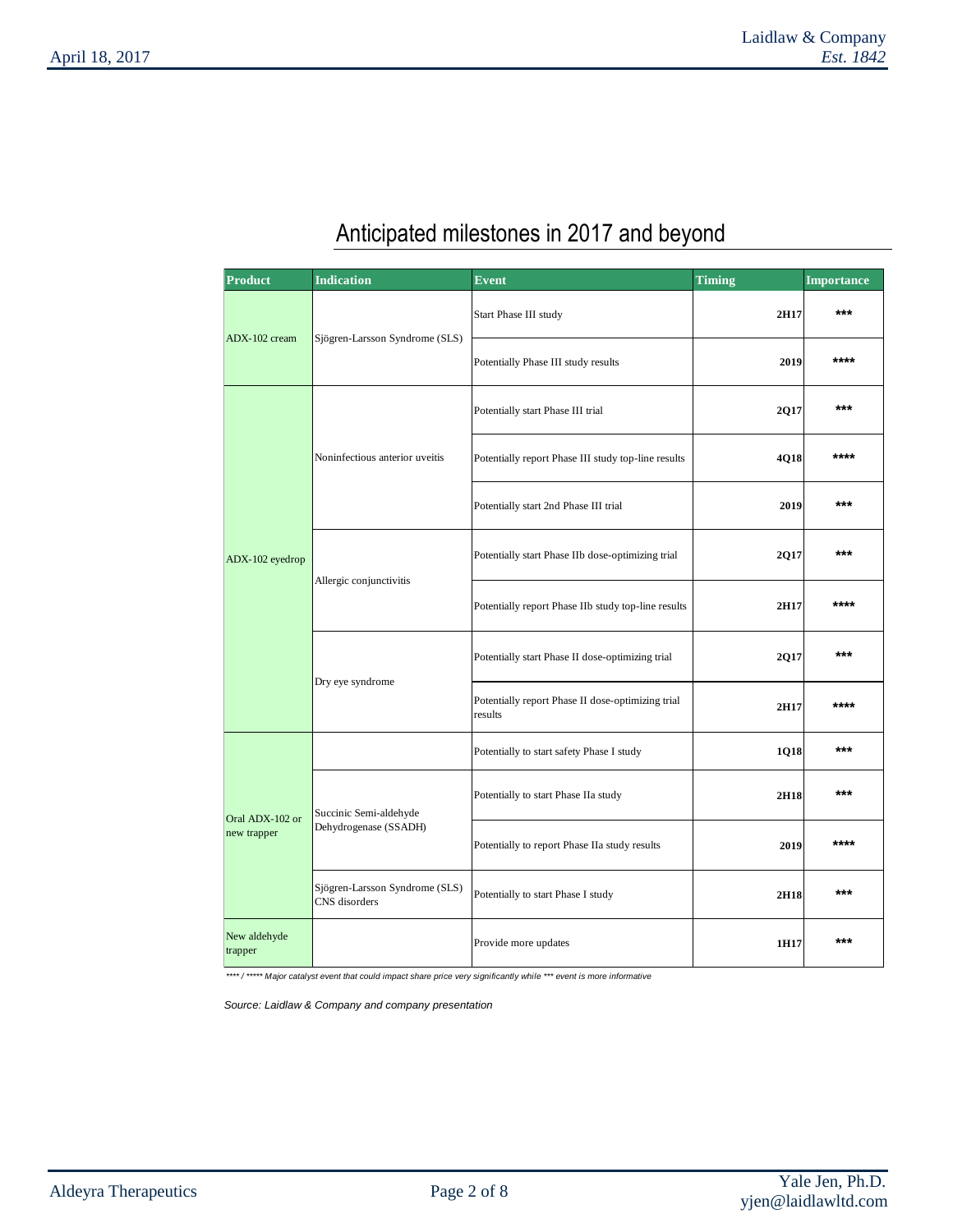# Major Risks

**Risks of clinical study failure could have a major impact on ALDX share value.** Although promising aspects of the company's lead products, ADX-102 in the two indications under clinical trials; it remains too early to predict the safety and efficacy from the two ongoing and upcoming clinical studies. The clinical validation for these programs has not been established. The success of each study could illustrate ADX-102 treatment potential of separate disease areas. It is important that one or both studies demonstrate a positive outcome in order to increase the company's assets and shareholder value. Negative results of either of the clinical studies could impair shareholder value. Further, should these programs further advance into later clinical stage development, it remains too early to predict any potential success of such clinical trials. In SLS, it is possible that elevated fatty alcohol, instead of elevated aldehyde, affects the progression of the disease. If so, ADX-102 might not have the therapeutic effect on of elevated fatty alcohol levels. We view this to be a very modest risk, however.

**Products may not be approved or reach anticipated sales.** Aldeyra's current pipeline products have exhibited the potential to generate positive clinical outcomes from current and future trials. However it remains too early to project whether any of these products will be approved by regulatory agencies. Even if the products were to enter the market, sales could be significantly below projections due to the specific product label under approval, physician consensus for prescribing the drug, changes of treatment paradigms, entrance of competitors, and possibly the changes in pricing flexibility and payer reimbursement. A revenue outlook below expectations could also negatively affect ALDX shareholder value.

**Limited product offering and further validation of technology represent limited diversification to investors.** The major technology platform of ALDX is aldehyde trapping and the company currently has only one drug, ADX-102, in two different delivery forms, in clinical studies. As such, ALDX has a very concentrated product offering portfolio and hence, exhibits limited diversification for investors. In addition, although aldehyde trapping is a novel and logical approach in drug development, it remains too early to gain greater buy-in within medical and investor communities since clinical validation remains very limited.

**Additional financings could dilute shareholder value.** Although the company had ~\$29MM cash at the end of 3Q16, ALDX could need more financial resources going forward if it wants to expand and further develop its pipeline. Should the product not receive FDA approval, or product revenue does not reach expectations; the company might need to issue new equity to raise additional cash. Under such a scenario, the share value of existing shareholders could be diluted.

**Limited trading liquidity limits shareholder options.** Given ALDX shares only entered the public market recently; daily trading volume and name recognition are relatively modest. With relatively illiquid trading volume,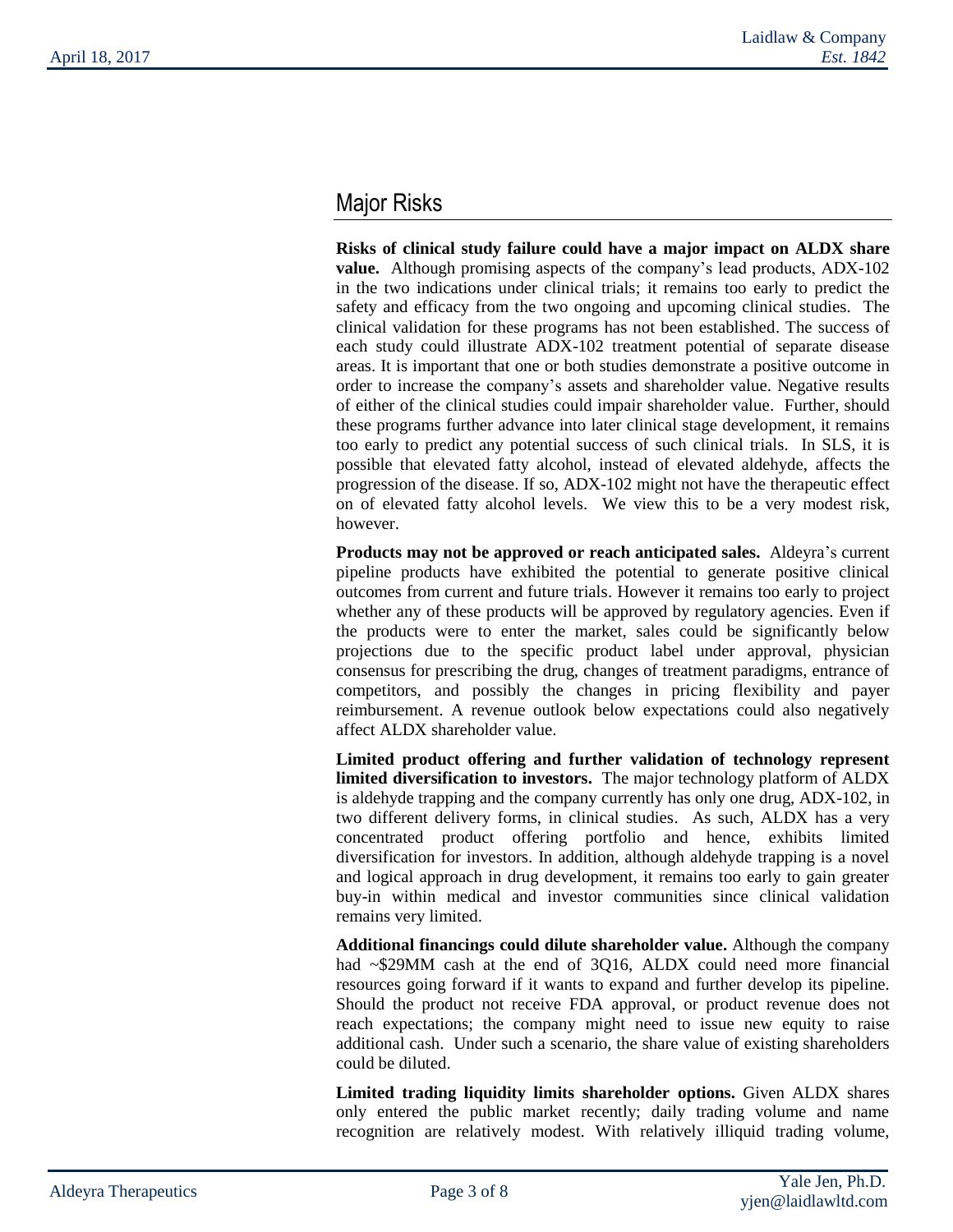shareholders wanting to increase or reduce their positions in a volatile stock market may face constraints.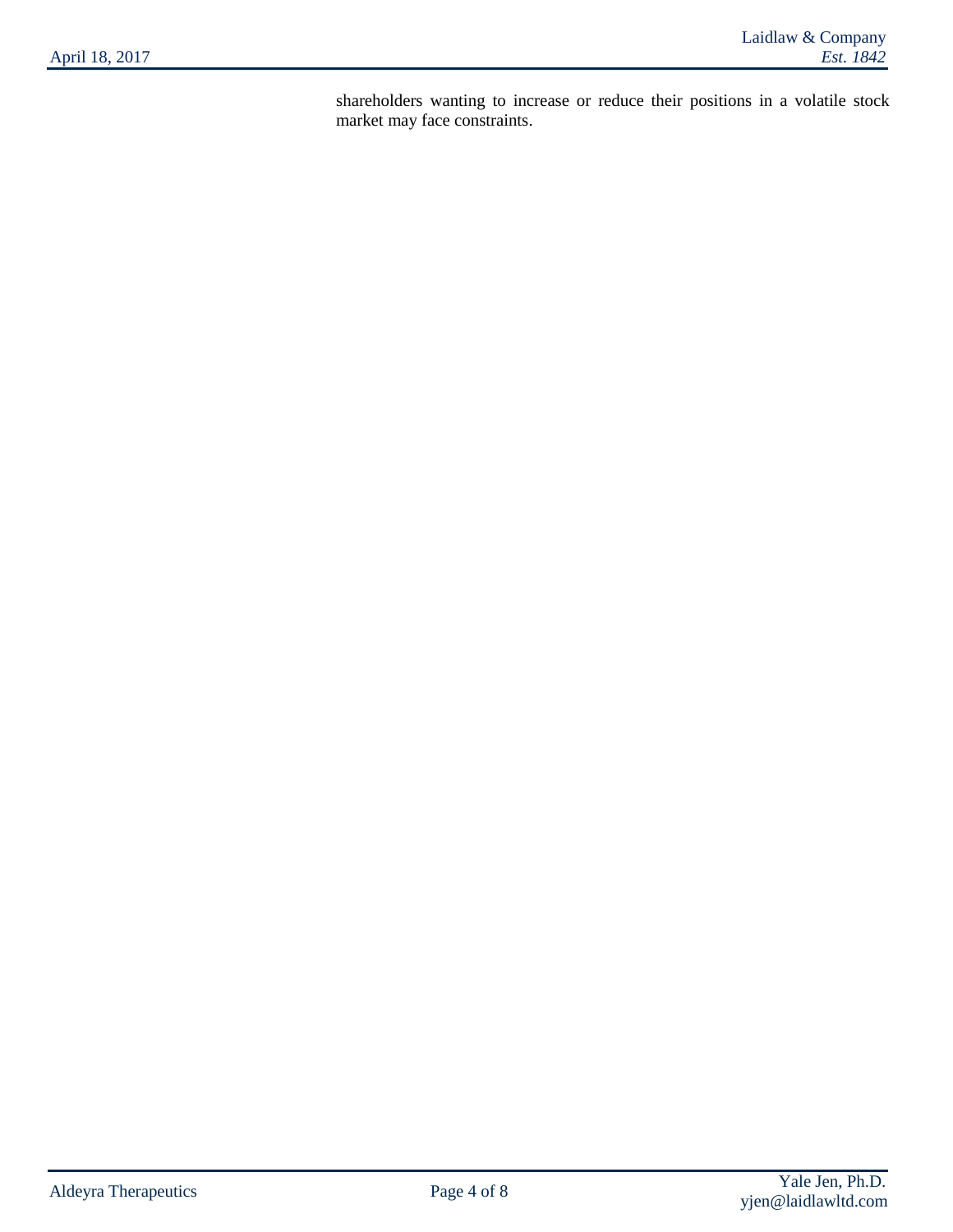| Aldeyra Therapeutics – income Statement                              |                              |                        |                        |                        |                        |                        |                        |                        |                        |                        |                        |                              |                        |                                |                       |
|----------------------------------------------------------------------|------------------------------|------------------------|------------------------|------------------------|------------------------|------------------------|------------------------|------------------------|------------------------|------------------------|------------------------|------------------------------|------------------------|--------------------------------|-----------------------|
| (\$'000)                                                             | 2014                         | 2015                   | <b>1Q16</b>            | <b>2Q16</b>            | <b>3Q16</b>            | 4Q16                   | 2016                   | 1Q17E                  | 2Q17E                  | 3Q17E                  | 4Q17E                  | 2017E                        | 2018E                  | 2019E                          | 2020E                 |
| Revenue                                                              |                              |                        |                        |                        |                        |                        |                        |                        |                        |                        |                        |                              |                        |                                |                       |
| Product revenue<br>Other revenue                                     | $\mathbf{0}$<br>$\mathbf{0}$ | $\Omega$<br>$\Omega$   |                        |                        |                        |                        | $\Omega$<br>$\Omega$   |                        |                        |                        |                        | $\mathbf{0}$<br>$\mathbf{0}$ | $\Omega$<br>$\Omega$   | $\mathbf{0}$<br>$\overline{0}$ | 2,944<br>$\mathbf{0}$ |
| Total revenue                                                        | $\Omega$                     | $\Omega$               |                        |                        |                        |                        | $\Omega$               |                        |                        |                        |                        | $\mathbf{0}$                 | $\Omega$               | $\mathbf{0}$                   | 2.944                 |
| Costs of goods                                                       |                              |                        |                        |                        |                        |                        |                        | $\mathbf{0}$           |                        |                        |                        | $\mathbf{0}$                 | $\mathbf{0}$           | $\overline{0}$                 | 265                   |
| Gross sales                                                          |                              |                        |                        |                        |                        |                        |                        | $\mathbf{0}$           |                        |                        |                        | $\mathbf{0}$                 | $\Omega$               | $\overline{0}$                 | 2.679                 |
| Research and development                                             | 3.708                        | 7.574                  | 3.511                  | 2.835                  | 3.380                  | 3.450                  | 13,176                 | 3,622                  | 3.695                  | 3,917                  | 4,018                  | 15,252                       | 16.625                 | 18.121                         | 19.571                |
| General and administrative                                           | 3,563                        | 4,415                  | 1,456                  | 1,462                  | 1,397                  | 1,206                  | 5,520                  | 1,242                  | 1,205                  | 1,217                  | 1,253                  | 4,917                        | 5,162                  | 5,421                          | 5,692                 |
| Marketing and sales                                                  |                              |                        |                        |                        |                        |                        |                        |                        |                        |                        |                        |                              | 16,500                 | 16,500                         | 16,500                |
| <b>Total Operating Expenses</b><br><b>Operating Incomes (losses)</b> | 7,271<br>(7, 271)            | 11,989<br>(11, 989)    | 4,967<br>(4,967)       | 4,297<br>(4, 297)      | 4,776<br>(4,776)       | 4,656<br>(4,656)       | 18,696<br>(18, 696)    | 4,864<br>(4,864)       | 4,900<br>(4,900)       | 5,133<br>(5, 133)      | 5,272<br>(5, 272)      | 20,169<br>(20, 169)          | 38,288<br>(38, 288)    | 40,042<br>(40, 042)            | 41,763<br>(39,083)    |
| Change in fair value of preferred stock warrant liabilities          | 2,328                        | $\Omega$               |                        |                        |                        |                        | $\Omega$               |                        |                        |                        |                        | $\mathbf{0}$                 | $\mathbf{0}$           | $\mathbf{0}$                   | $\Omega$              |
| Change in fair value of convertible preferred stock rights and rig   | $\mathbf{0}$                 | $\Omega$               |                        |                        |                        |                        | $\Omega$               |                        |                        |                        |                        | $\mathbf{0}$                 | $\Omega$               | $\mathbf{0}$                   | $\Omega$              |
| Value provided in excess of issuance price of Series B convertib     | $\mathbf 0$                  | $\Omega$               |                        |                        |                        |                        | $\Omega$               |                        |                        |                        |                        | $\mathbf{0}$                 | $\Omega$               | $\mathbf{0}$                   | $\mathbf{0}$          |
| Interest income                                                      | $\mathbf{0}$                 | 11                     | 25                     | 22                     | 28                     | 28                     | 102                    | 27                     | 27                     | 27                     | 27                     | 108                          | 119                    | 131                            | 131                   |
| Other expenses                                                       |                              | $\Omega$               |                        | ÷.                     |                        |                        | $\Omega$               |                        |                        |                        |                        | $\mathbf{0}$                 | $\mathbf{0}$           | $\mathbf{0}$                   | $\mathbf{0}$          |
| Interest expense                                                     | (244)<br>2,083               | (113)<br>(102)         | (25)                   | (28)                   | (27)<br>-1             | (26)<br>2              | (106)                  | (27)<br>$\Omega$       | (27)<br>$\mathbf 0$    | (27)<br>$\Omega$       | (27)<br>$\Omega$       | (108)<br>$\mathbf{0}$        | (108)<br>11            | (108)<br>23                    | (108)<br>23           |
| Total Other Income (Expense)<br>Net loss and comprehensive loss      | (5, 187)                     | (12,091)               | (0)<br>(4,967)         | (6)<br>(4, 303)        | (4, 775)               | (4,654)                | (3)<br>(18, 699)       | (4,864)                | (4,900)                | (5, 133)               | (5,272)                | (20, 169)                    | (38, 277)              | (40, 019)                      | (39,061)              |
| Accretion of preferred stock                                         | (333)                        | $\Omega$               |                        |                        |                        |                        | $\Omega$               |                        |                        |                        |                        | $\mathbf{0}$                 | $\Omega$               | $\mathbf{0}$                   | $\Omega$              |
| Allocation of undistributed earnings to preferred stockholders       | $\Omega$                     | $\Omega$               |                        |                        |                        |                        | $\Omega$               |                        |                        |                        |                        | $\Omega$                     | $\Omega$               | $\Omega$                       | $\Omega$              |
| Deemed dividend                                                      | (4,054)                      | $\Omega$               |                        |                        |                        |                        | $\Omega$               |                        |                        |                        |                        | $\Omega$                     | $\Omega$               | $\Omega$                       | $\Omega$              |
| Tax                                                                  | $\mathbf{0}$                 | $\Omega$               |                        |                        |                        |                        | $\Omega$               |                        |                        |                        |                        | $\Omega$                     | $\Omega$               | $\Omega$                       | $\Omega$              |
| Net Income (Loss)                                                    | (9, 574)                     | (12,091)               | (4,967)                | (4, 303)               | (4, 775)               | (4,654)                | (18, 699)              | (4,864)                | (4,900)                | (5, 133)               | (5,272)                | (20, 169)                    | (38, 277)              | (40,019)                       | (39,061)              |
| Net Income (Loss) Applicable to Common Shareholders                  | (9, 574)                     | (12,091)               | (4,967)                | (4, 303)               | (4, 775)               | (4,654)                | (18, 699)              | (4,864)                | (4,900)                | (5, 133)               | (5, 272)               | (20, 169)                    | (38, 277)              | (40, 019)                      | (39,061)              |
| Net Earnings (Losses) Per Share-Basic                                | (\$2.51)                     | (\$1.40)               | (\$0.51)               | (S0.41)                | (\$0.38)               | (\$0.37)               | (\$1.65)               | (\$0.38)               | (\$0.38)               | (\$0.39)               | (\$0.40)               | (\$1.55)                     | (\$2.74)               | (\$2.67)                       | (\$2.45)              |
| Net Earnings (Losses) Per Share-Diluted                              | (\$3.09)                     | (\$1.40)               | (\$0.51)               | (\$0.41)               | (\$0.38)               | (\$0.37)               | (\$1.65)               | (\$0.38)               | (\$0.38)               | (\$0.39)               | (\$0.40)               | (\$1.55)                     | (\$2.74)               | (\$2.67)                       | (\$2.45)              |
| Shares outstanding-basic                                             | 3,818                        | 8,634                  | 9,713                  | 10,622                 | 12,475                 | 12,599                 | 11,352                 | 12,749                 | 12,899                 | 13,049                 | 13,199                 | 12,974                       | 13,974                 | 14,974                         | 15,974                |
| Shares outstanding-diluted                                           | 3,851                        | 8,634                  | 9,713                  | 10,622                 | 12,475                 | 12,599                 | 11,352                 | 12,749                 | 12,899                 | 13,049                 | 13,199                 | 12,974                       | 13,974                 | 14,974                         | 15,974                |
| Margin Analysis (% of Sales/Revenue)                                 |                              |                        |                        |                        |                        |                        |                        |                        |                        |                        |                        |                              |                        |                                |                       |
| Costs of goods                                                       |                              |                        |                        |                        |                        |                        |                        |                        |                        |                        |                        |                              |                        | 9%                             | 9%                    |
| R&D                                                                  | <b>NA</b>                    | <b>NA</b>              | <b>NA</b>              | <b>NA</b>              | <b>NA</b>              | <b>NA</b>              | <b>NA</b>              | <b>NA</b>              | <b>NA</b>              | <b>NA</b>              | <b>NA</b>              | <b>NA</b>                    | <b>NA</b>              | <b>NA</b>                      | 665%                  |
| SG&A                                                                 | <b>NA</b>                    | <b>NA</b>              | <b>NA</b>              | <b>NA</b>              | <b>NA</b>              | <b>NA</b>              | <b>NA</b>              | <b>NA</b>              | <b>NA</b>              | <b>NA</b>              | NA                     | <b>NA</b>                    | <b>NA</b>              | <b>NA</b>                      | 193%                  |
| Operating Income (loss)<br>Net Income                                | <b>NA</b><br><b>NA</b>       | <b>NA</b><br><b>NA</b> | <b>NA</b><br><b>NA</b> | <b>NA</b><br><b>NA</b> | <b>NA</b><br><b>NA</b> | <b>NA</b><br><b>NA</b> | <b>NA</b><br><b>NA</b> | <b>NA</b><br><b>NA</b> | <b>NA</b><br><b>NA</b> | <b>NA</b><br><b>NA</b> | <b>NA</b><br><b>NA</b> | <b>NA</b><br><b>NA</b>       | <b>NA</b><br><b>NA</b> | <b>NA</b><br><b>NA</b>         | -1327%<br>$-1327%$    |
|                                                                      |                              |                        |                        |                        |                        |                        |                        |                        |                        |                        |                        |                              |                        |                                |                       |
| Financial Indicator Growth Analysis (YoY%)                           |                              |                        |                        |                        |                        |                        |                        |                        |                        |                        |                        |                              |                        |                                |                       |
| <b>Total Revenue</b>                                                 | <b>NA</b>                    | <b>NA</b>              | <b>NA</b>              | <b>NA</b>              | <b>NA</b>              | <b>NA</b>              | <b>NA</b>              | <b>NA</b>              | <b>NA</b>              | <b>NA</b>              | <b>NA</b>              | <b>NA</b>                    | <b>NA</b>              | <b>NA</b>                      | <b>NA</b>             |
| R&D                                                                  | 140%                         | 104%                   | 209%                   | 127%                   | 63%                    | 11%                    | 74%                    | 3%                     | 30%                    | 16%                    | 16%                    | 16%                          | 9%                     | 9%                             | 8%                    |
| SG&A                                                                 | 67%                          | 24%                    | 50%                    | 53%                    | 11%                    | $-2%$                  | 25%                    | $-15%$                 | $-18%$                 | $-13%$                 | 4%                     | $-11%$                       | 5%                     | 5%                             | 5%                    |
| Marketing and sales                                                  |                              |                        |                        |                        |                        |                        |                        |                        |                        |                        |                        |                              |                        |                                |                       |
| Operating Income (Losses)                                            | 98%                          | 65%                    | 136%                   | 95%                    | 43%                    | 7%                     | 56%                    | $-2%$                  | 14%                    | 7%                     | 13%                    | 8%                           | 90%                    | 5%                             | $-2%$                 |
| Pretax Income                                                        | $-140%$                      | 133%                   | 132%                   | 93%                    | 42%                    | 7%                     | 55%                    | $-2%$                  | 14%                    | 7%                     | 13%                    | 8%                           | 90%                    | 5%                             | $-2%$                 |
| Net Income<br><b>EPS</b>                                             | -963%<br>$-172%$             | 26%<br>$-44%$          | 132%<br>60%            | 93%<br>52%             | 42%<br>10%             | 7%<br>$-17%$           | 55%<br>18%             | $-2%$<br>$-25%$        | 14%<br>$-6%$           | 7%<br>3%               | 13%<br>8%              | 8%<br>$-6%$                  | 90%<br>76%             | 5%<br>$-2%$                    | $-2%$<br>$-9%$        |
|                                                                      |                              |                        |                        |                        |                        |                        |                        |                        |                        |                        |                        |                              |                        |                                |                       |

**Yale Jen, Ph.D. 212-953-4978**

*Source: Bloomberg LP; Company reports; Laidlaw & Company estimates*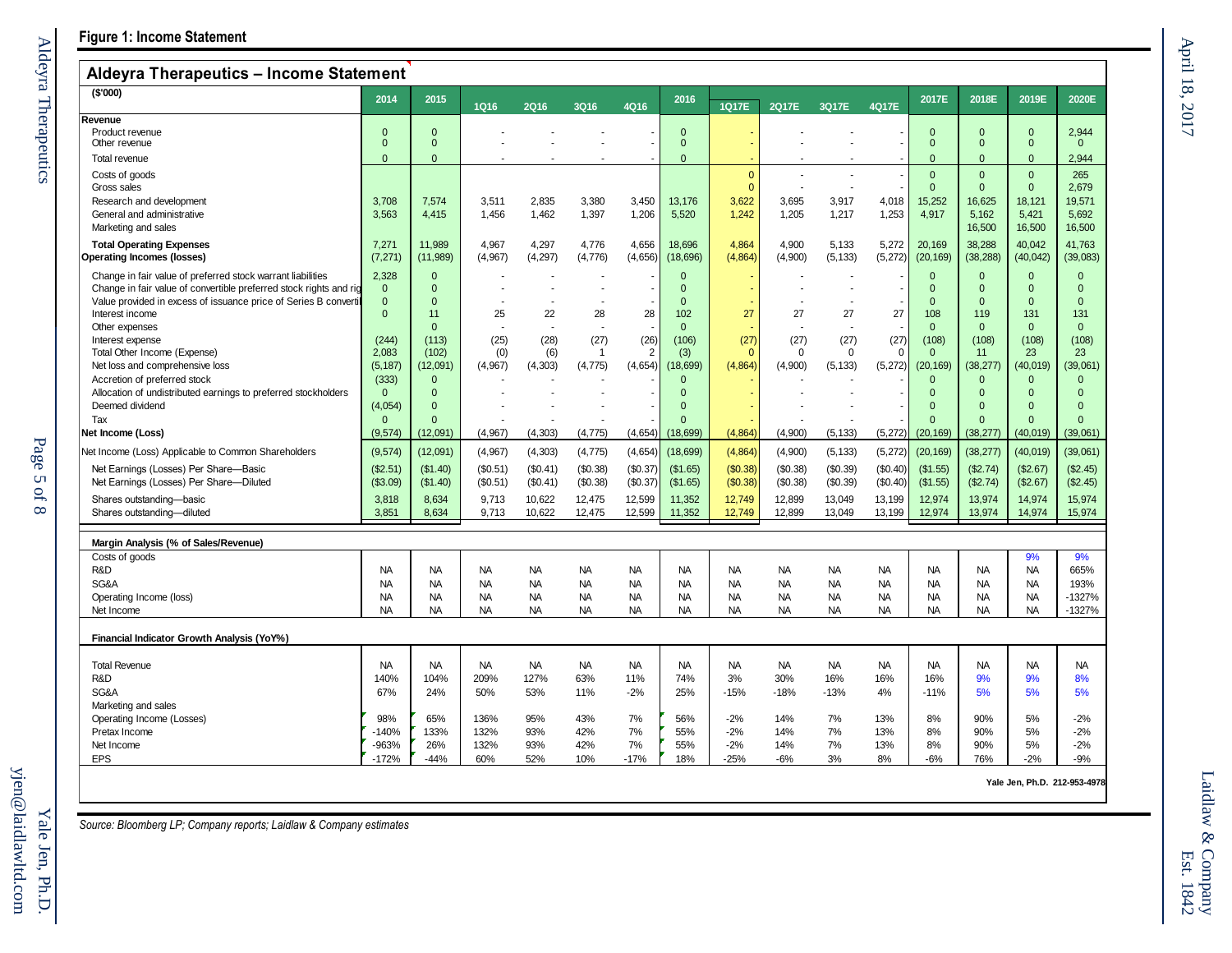### **ANALYST CERTIFICATION**

The analyst responsible for the content of this report hereby certifies that the views expressed regarding the company or companies and their securities accurately represent his personal views and that no direct or indirect compensation is to be received by the analyst for any specific recommendation or views contained in this report. Neither the author of this report nor any member of his immediate family or household maintains a position in the securities mentioned in this report.

#### **EQUITY DISCLOSURES**

For the purpose of ratings distributions, regulatory rules require the firm to assign ratings to one of three rating categories (i.e. Strong Buy/Buy-Overweight, Hold, or Underweight/Sell) regardless of a firm's own rating categories. Although the firm's ratings of Buy/Overweight, Hold, or Underweight/Sell most closely correspond to Buy, Hold and Sell, respectively, the meanings are not the same because our ratings are determined on a relative basis against the analyst sector universe of stocks. An analyst's coverage sector is comprised of companies that are engaged in similar business or share similar operating characteristics as the subject company. The analysis sector universe is a sub-sector to the analyst's coverage sector, and is compiled to assist the analyst in determining relative valuations of subject companies. The composition of an analyst's sector universe is subject to change over time as various factors, including changing market conditions occur. Accordingly, the rating assigned to a particular stock represents solely the analyst's view of how that stock will perform over the next 12-months relative to the analyst's sector universe.

#### *Additional information available upon request.*

‡ Laidlaw & Company has received compensation from the subject company for investment banking services in the past 12 months and expects to receive or intends to seek compensation for investment banking services from the company in the next three months.

#### **RATINGS INFORMATION**



**Source: Laidlaw & Company Created by: Blue-Compass.net**

| Laidlaw & Company Rating System* |                                                                                      | % of Companies<br><b>Under Coverage</b> | % of Companies for which Laidlaw & Company<br>has performed services for in the last 12 months |                  |  |  |
|----------------------------------|--------------------------------------------------------------------------------------|-----------------------------------------|------------------------------------------------------------------------------------------------|------------------|--|--|
|                                  |                                                                                      | <b>With This Rating</b>                 | <b>Investment Banking</b>                                                                      | <b>Brokerage</b> |  |  |
| <b>Strong Buy</b><br>(SB)        | Expected to significantly outperform the sector over 12<br>months.                   | 2.33%                                   | 2.33%                                                                                          | $0.00\%$         |  |  |
| Buy $(B)$                        | Expected to outperform the sector average over 12 months.                            | 65.12%                                  | 30.23%                                                                                         | 2.33%            |  |  |
| Hold(H)                          | Expected returns to be in line with the sector average over 12<br>months.            | $0.00\%$                                | $0.00\%$                                                                                       | $0.00\%$         |  |  |
| Sell (S)                         | Returns expected to significantly underperform the sector<br>average over 12 months. | 4.65%                                   | $0.00\%$                                                                                       | $0.00\%$         |  |  |

## **ADDITIONAL COMPANIES MENTIONED**

#### **ADDITIONAL DISCLOSURES**

As of the date of this report, neither the author of this report nor any member of his immediate family or household maintains an ownership position in the securities of the company (ies) mentioned in this report.

This report does not provide individually tailored investment advice and has been prepared without regard to the individual financial circumstances and objectives of persons who receive it. Laidlaw & Co (UK), Ltd. recommends that investors independently evaluate particular investments and strategies, and encourages investors to seek the advice of a financial adviser. The appropriateness of a particular investment or strategy will depend on an investor's individual circumstances and objectives. The securities, instruments, or strategies discussed in this report may not be suitable for all investors, and certain investors may not be eligible to purchase or participate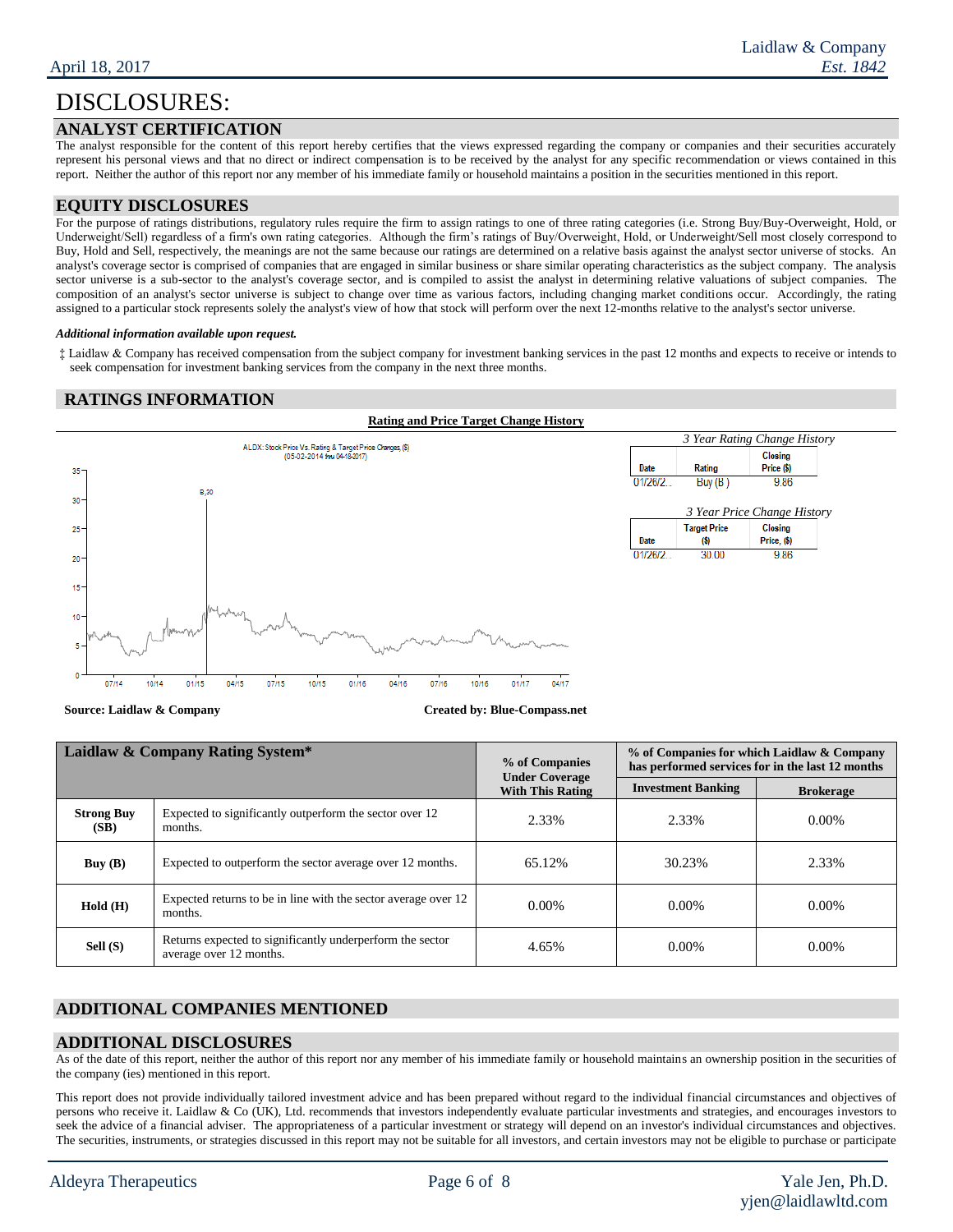in some or all of them. This report is not an offer to buy or sell or the solicitation of an offer to buy or sell any security/instrument or to participate in any particular trading strategy.

Associated persons of Laidlaw & Co (UK), Ltd not involved in the preparation of this report may have investments in securities/instruments or derivatives of securities/instruments of companies mentioned herein and may trade them in ways different from those discussed in this report. While Laidlaw & Co (UK), Ltd., prohibits analysts from receiving any compensation. Bonus or incentive based on specific recommendations for, or view of, a particular company, investors should be aware that any or all of the foregoing, among other things, may give rise to real or potential conflicts of interest.

With the exception of information regarding Laidlaw & Co (UK), Ltd. this report is based on public information. Laidlaw & Co (UK), Ltd makes every effort to use reliable, comprehensive information, but we make no representation that it is accurate or complete and it should not be relied upon as such. Any opinions expressed are subject to change and Laidlaw & Co (UK), Ltd disclaims any obligation to advise you of changes in opinions or information or any discontinuation of coverage of a subject company. Facts and views presented in this report have not been reviewed by, and may not reflect information known to, professionals in other Laidlaw & Co (UK), Ltd business areas. Laidlaw & Co (UK), Ltd associated persons conduct site visits from time to time but are prohibited from accepting payment or reimbursement by the company of travel expenses for such visits. The value of and income from your investments may vary because of changes in interest rates, foreign exchange rates, default rates, prepayment rates, securities/instruments prices. market indexes, operational or financial conditions of companies or other factors. There may be time limitations on the exercise of options or other rights in securities/instruments transactions. Past performance is not necessarily a guide to future performance. Estimates of future performance are based on assumptions that may not be realized. If provided, and unless otherwise stated, the closing price on the cover page is that of the primary exchange for the subject company's securities/instruments.

Any trademarks and service marks contained in this report are the property of their respective owners. Third-party data providers make no warranties or representations of any kind relating to the accuracy, completeness, or timeliness of the data they provide and shall not have liability for any damages of any kind relating to such data. This report or any portion thereof may not be reprinted, sold or redistributed without the written consent of Laidlaw & Co (UK), Ltd. This report is disseminated and available primarily electronically, and, in some cases, in printed form.

The information and opinions in this report were prepared by Laidlaw & Co (UK), Ltd. For important disclosures, please see Laidlaw & Co (UK), Ltd.'s disclosure website at www.Laidlawltd.com, or contact your investment representative or Laidlaw & Co (UK), Ltd at 546 Fifth Ave, 5th Floor, New York, NY 10036 USA.

© 2017 Laidlaw & Co. (UK), Ltd.